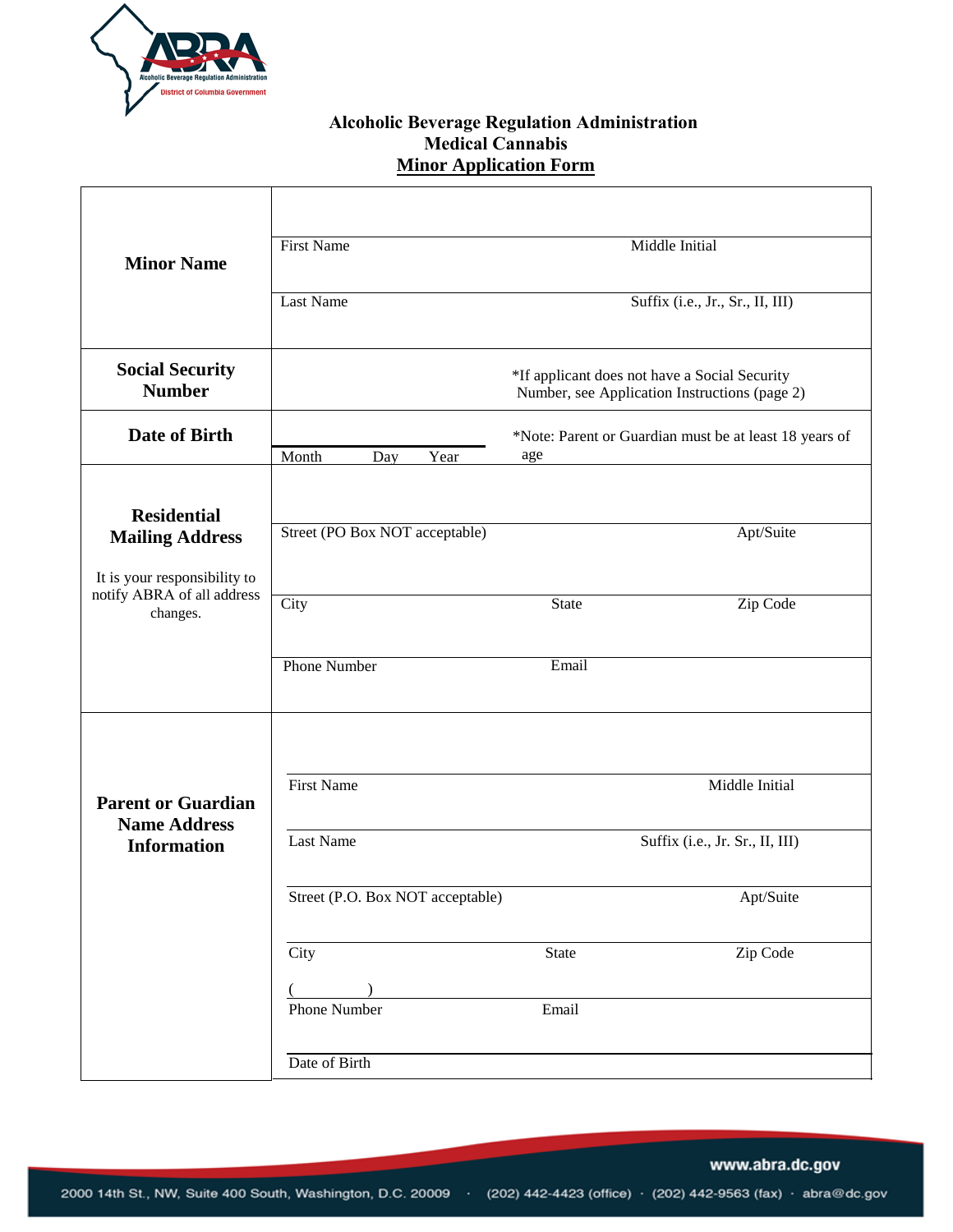

|                                                                                         | <b>Application Checklist</b>               | $\circ$<br>$\circ$<br>O<br>O<br>$\circ$<br>$\circ$<br>$\circ$ | Two recent (2) Passport photos $(2"x 2")$<br>Photocopy of U.S., State, or District government-issued<br>Real ID<br>Application fee (paid by certified check, money<br>order or cashier's check payable to DC<br>Treasurer)<br>\$25.00 (Submit proof of low income)<br>\$100.00<br>Two (2) forms of proof of residency<br>Electronic HealthCare Practitioner Recommendation |                                              |  |  |
|-----------------------------------------------------------------------------------------|--------------------------------------------|---------------------------------------------------------------|----------------------------------------------------------------------------------------------------------------------------------------------------------------------------------------------------------------------------------------------------------------------------------------------------------------------------------------------------------------------------|----------------------------------------------|--|--|
| <b>Healthcare Practitioner</b><br><b>Name, Office Address</b><br><b>Information and</b> | <b>Recommendation Number</b>               | <b>First Name</b>                                             |                                                                                                                                                                                                                                                                                                                                                                            | Middle Initial                               |  |  |
| <b>Select one:</b><br>$\Box$                                                            | Physician (MD,                             | Last Name                                                     | Street (P.O. Box NOT acceptable)                                                                                                                                                                                                                                                                                                                                           | Suffix (i.e., Jr. Sr., II, III)<br>Apt/Suite |  |  |
| DO)<br>П<br><b>APRN</b>                                                                 | <b>Nurse Practitioner/</b>                 | City                                                          | State                                                                                                                                                                                                                                                                                                                                                                      | Zip Code                                     |  |  |
| $\Box$<br>(PA)<br>П<br>Physician<br>П                                                   | <b>Physician Assistant</b><br>Naturopathic | <b>Phone Number</b>                                           | Email                                                                                                                                                                                                                                                                                                                                                                      |                                              |  |  |
|                                                                                         |                                            | <b>Recommendation Number</b>                                  |                                                                                                                                                                                                                                                                                                                                                                            |                                              |  |  |
|                                                                                         |                                            |                                                               |                                                                                                                                                                                                                                                                                                                                                                            |                                              |  |  |
|                                                                                         |                                            |                                                               |                                                                                                                                                                                                                                                                                                                                                                            |                                              |  |  |
|                                                                                         |                                            |                                                               |                                                                                                                                                                                                                                                                                                                                                                            |                                              |  |  |

www.abra.dc.gov